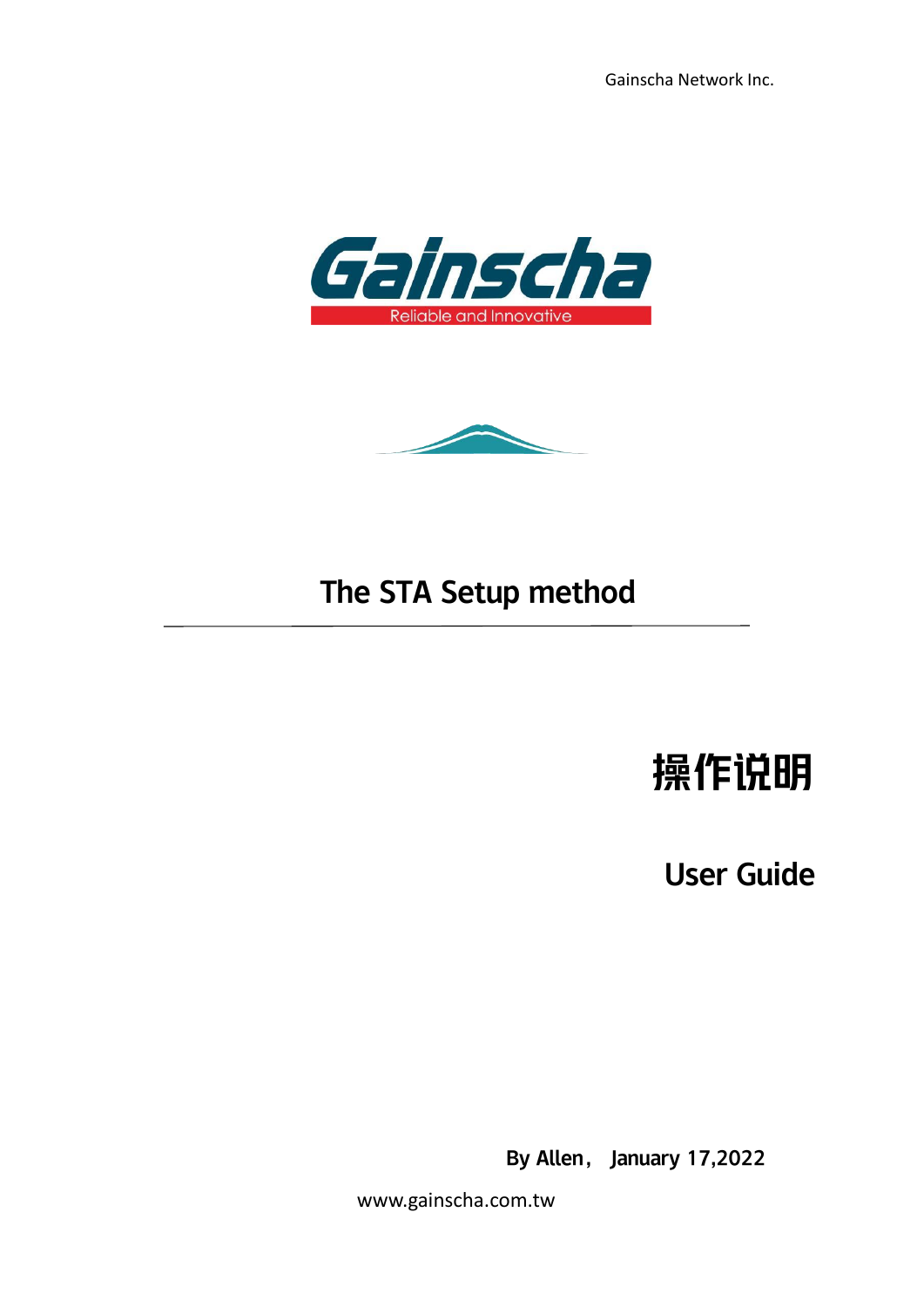### **The WIFI Module STA setup method**

**1.** Connect to your computer via the USB and open the PrinterUtility

**2.** Read the printer and WiFi information, (must support WiFi)

| ×<br>打印机资讯                                 | ▲系统设定                                             |
|--------------------------------------------|---------------------------------------------------|
| 打印机型号:                                     | $\checkmark$<br>自动模拟                              |
| GS-2406T                                   | 模拟命令<br>$\check{ }$                               |
| 打印机序号:                                     |                                                   |
|                                            | 系统设定初始化<br>设定<br>读取                               |
| 打印机核心版本:                                   | ▶ 标签传感器设定                                         |
| G1.1.3.63R10-BAS                           | ▲ Wifi模块设定 【选配装置状态:● 装置存在 更新 】                    |
| 打印机状态:                                     |                                                   |
| 就绪                                         | AP.<br>Wifi模式<br>$\checkmark$                     |
| 开机二区版本:                                    | AP名称<br>LabelPrn_AP                               |
| G1.0.1.15                                  | <b>IP 地址</b><br>$10 \cdot 10 \cdot 100 \cdot 254$ |
| ▷ 更多资讯                                     | 端口号<br>9100                                       |
| 读取打印机资讯                                    |                                                   |
| 通讯介面                                       | 模块检测<br>设定<br>WIFI设定初始化<br>读取                     |
| ◎串目<br><b>图 网口 图 WIFI</b><br>$\bullet$ USB | ▲ 蓝芽设定 【选配装置状态:● 装置不存在<br>更新】                     |
| 选取连线:                                      | 蓝马Mac地址声画                                         |
| $\checkmark$<br>GAINSCHAGS-2406T [USB004]  | 蓝芽名称<br><b>Contract Contract</b>                  |

#### **3.Select STA Mode Note: (AP-Printer Launch WiFi; STA Printer**

#### **Connect WiFi)**

|   |                | 杀犹设正初始化                   |              |        | 该取                                | 设证          |  |
|---|----------------|---------------------------|--------------|--------|-----------------------------------|-------------|--|
|   | ▷ 标签传感器设定      |                           |              |        |                                   |             |  |
|   |                | ▲ Wifi模块设定 【选配装置状态:● 装置存在 |              |        | 更新 】                              |             |  |
|   | Wifi模式         | <b>STA</b>                |              |        |                                   |             |  |
|   |                | ★ 输入SSID会区分大小写,请注意!       |              |        | APSSID 讯号测试                       |             |  |
|   | <b>AP SSID</b> | Wifi AP                   |              | 加密算法   | AES                               | $\check{~}$ |  |
|   | 认证模式           | WPA <sub>2-PSK</sub>      | $\check{~}$  | Wifi密码 |                                   |             |  |
| ۷ | IP模式           | 静态IP                      | $\checkmark$ | IP 地址  | $10 \cdot 10 \cdot 100 \cdot 254$ |             |  |
|   | 打印机名称          | Label Printer             |              | 网关地址   | $255 \cdot 255 \cdot 255 \cdot 0$ |             |  |
|   | 端口号            | 9100                      |              | 子网掩码   | $10 \cdot 10 \cdot 100 \cdot 254$ |             |  |
|   | WIFI设定初始化      |                           | 模块检测         |        | 读取                                | 设定          |  |

- **4.** Press [Win + R] to enter "cmd", and enter "ipconfig"
- + "Enter" to query the IP

www.gainscha.com.tw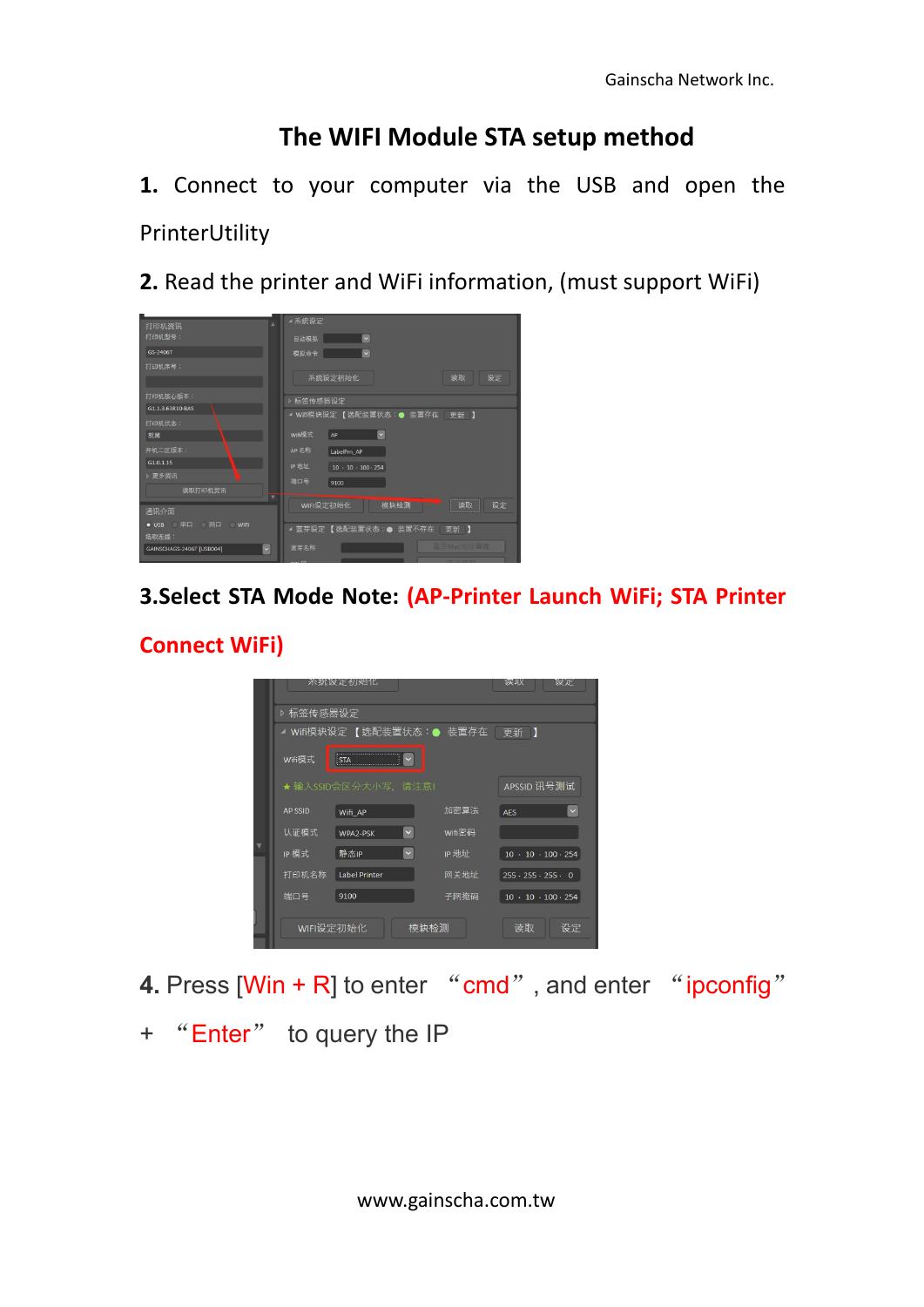

**5.** The IP address, gateway address, and subnet mask in the PrinterUtility must be consistent with the desired WiFi connection.Note: (The IP address does not conflict with other

#### connected devices)

| <b>AP SSID</b> | jiabo R&D               | 加密算法   | $\mathbf{v}$<br><b>AES</b>                                                                                 |
|----------------|-------------------------|--------|------------------------------------------------------------------------------------------------------------|
| 认证模式           | $\check{~}$<br>WPA2-PSK | Wifi密码 | $0000000000$                                                                                               |
| IP模式           | $\check{ }$<br>静态IP     | IP 地址  | $: \text{fe80}: \text{6c9b}: 3b6a: 4c6c: 22b4\%$<br>$192 \cdot 168 \cdot 0 \cdot 253$<br>: 192, 168, 0.107 |
| 打印机名称          | Label Printer           | 网关地址   | : 255, 255, 255, 0<br>$255 \cdot 255 \cdot 255 \cdot 0$<br>$\pm$ 192, 168, 0, 1                            |
| 端口号            | 9100                    | 子网掩码   | $192 \cdot 168 \cdot 0 \cdot 1$<br>2:                                                                      |

Note (The last IP value cannot be the same as the WiFi, otherwise there will be a conflict, and **you can enter any successful ping value.)**

**6.**Enter the WiFi name and password-set.



**7.** Remember the port number as shown below: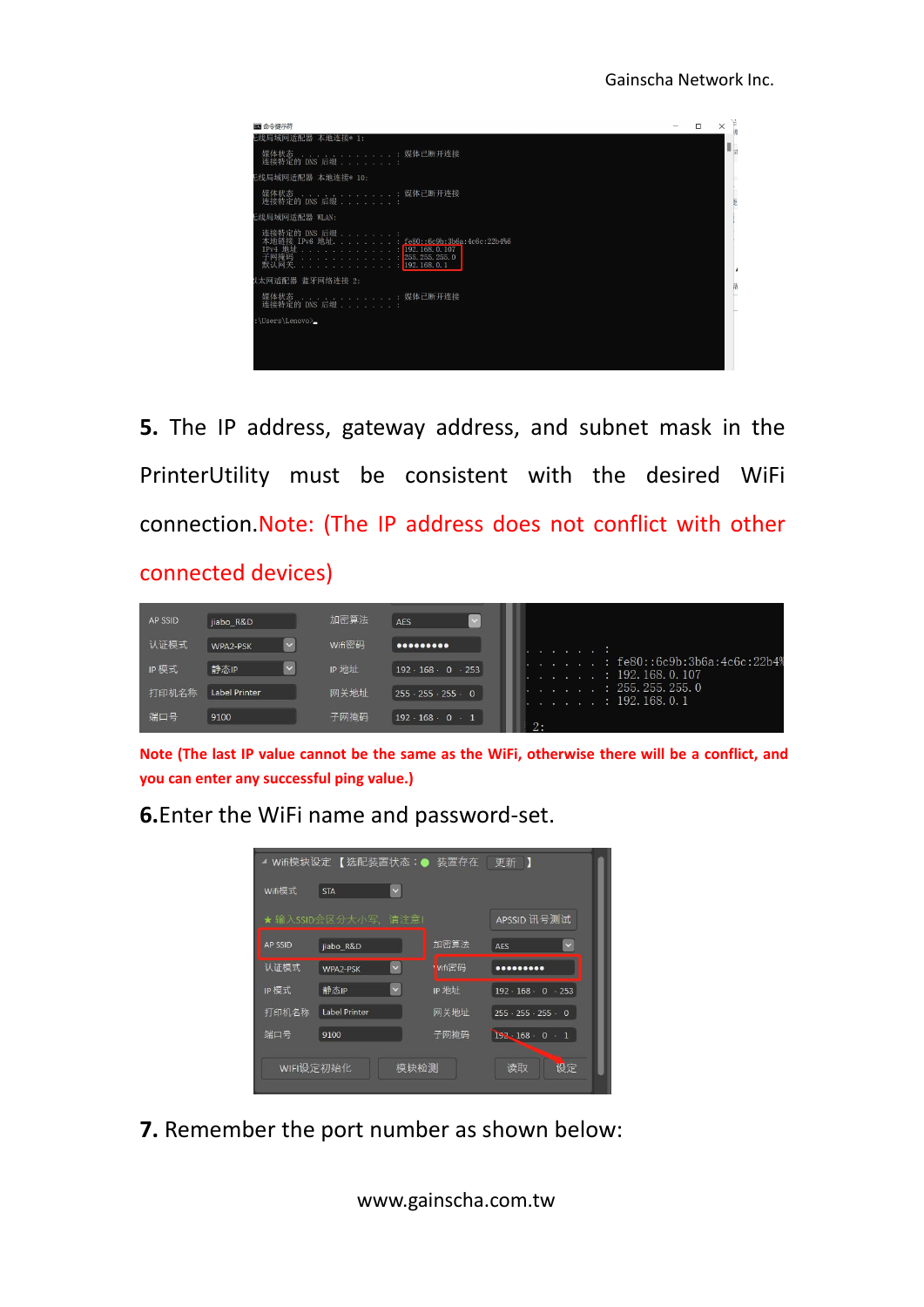| <b>AP SSID</b> | jiabo R&D            | 加密算法   | $\checkmark$<br><b>AES</b>        |
|----------------|----------------------|--------|-----------------------------------|
| 认证模式           | v<br>WPA2-PSK        | Wifi密码 |                                   |
| IP模式           | 静态IP<br>$\checkmark$ | IP 地址  | $192 \cdot 168 \cdot 0 \cdot 253$ |
| 打印机名称          | <b>Label Printer</b> | 网关地址   | $255 \cdot 255 \cdot 255 \cdot 0$ |
| 端口号            | 9100                 | 子网掩码   | $192 \cdot 168 \cdot 0 \cdot 1$   |
|                | WIFI设定初始化<br>模块检测    |        | 设定<br>读取                          |

**Note: Open the USB interface**

**8.** Restart the printer, use PrinterUtility to select WiFi connection mode-Find device.Note:( The printer does not need to connect to the computer via the USB).



**9.** Enter the port number just noted and click Search for the

following figure:



www.gainscha.com.tw